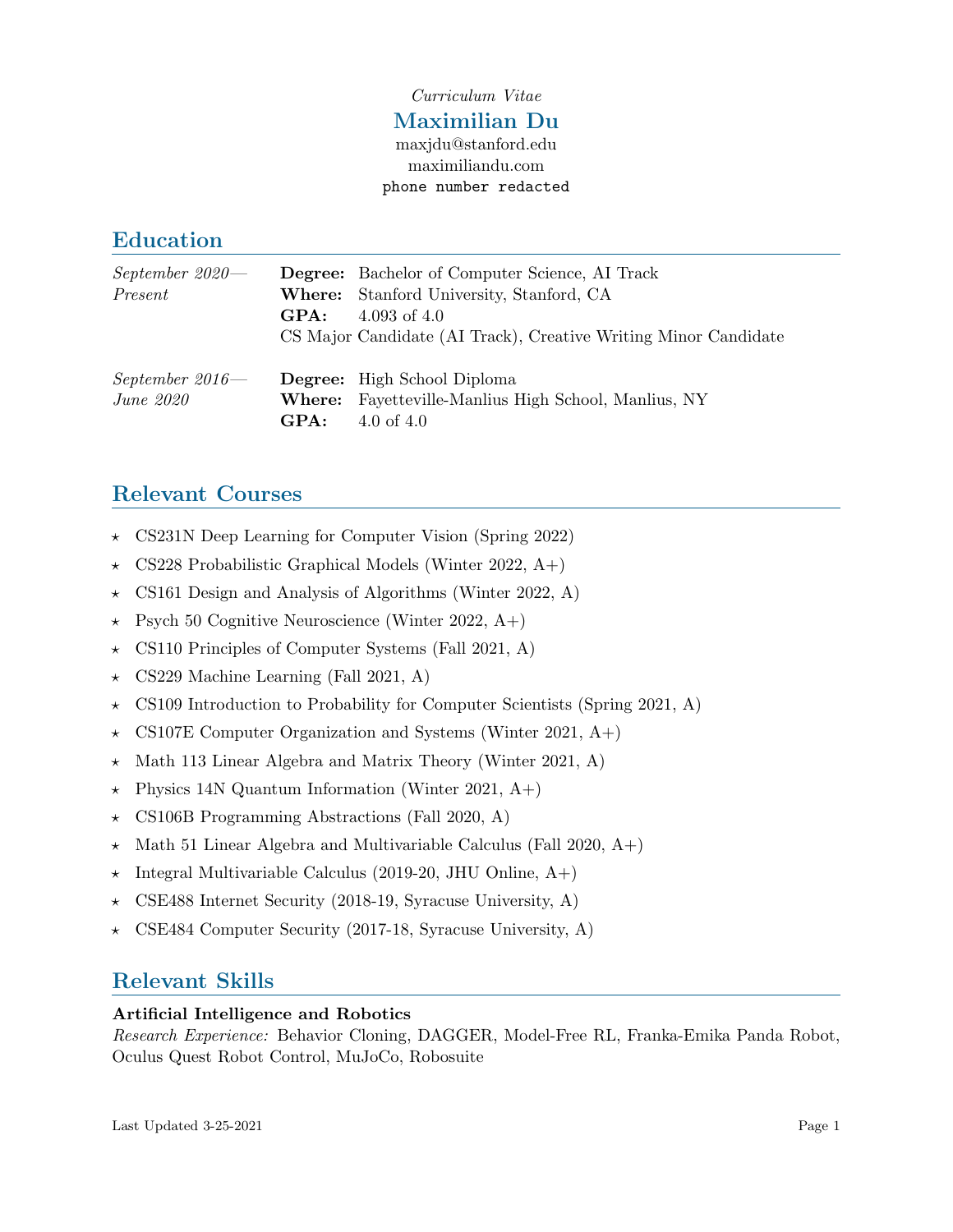Other Academic Experience: Probabilistic Graphical Models, Image Models, Adversarial Generation, Variational Inference, Inverse RL, Meta-Learning, Model-Based RL

#### Languages and Libraries

Experienced: Python, Numpy, Matplotlib, PyTorch, L<sup>AT</sup>EX Knowledgeable: C, C++, Tensorflow Cursory Knowledge: HTML, CSS, JavaScript, SQL

#### Writing and Content Delivery

Experienced: Research & Educational Presentations, Narrative Interviews Knowledgeable: Research Writing, Creative Non-Fiction, Poetry

#### Software and Content Creation

Experienced: Audio Recording, Large Archival Databases (Zotero), Photography & Photoshop Knowledgeable: Video Editing (Premiere Pro), Autodesk Inventor Cursory Knowledge Autodesk Eagle, Graphic Design

#### Electronics

Experienced: THT Soldering, PCB Design, Rapid Prototyping, Arduino Knowledgeable: Analog Circuit Theory, SMD Soldering, Raspberry Pi

## Work, Teaching, and Volunteer Experience

| January $2021$ —<br>Present | <b>Position:</b> CS 106A/B Section Leader<br><b>Where:</b> Stanford University                                                                                                                                      |
|-----------------------------|---------------------------------------------------------------------------------------------------------------------------------------------------------------------------------------------------------------------|
|                             | Led weekly instructive "sections" for the popular CS106A/B Stan-<br>ford course series. Answered conceptual questions and guided stu-<br>dents through coding problems. Also helped grade assignments and<br>exams. |
| January $2021$ —<br>Present | <b>Position:</b> CURIS Participant and IRIS Lab Researcher<br>Stanford University<br>$\mathbf{Where:}$                                                                                                              |
|                             | Worked on a Model-Free Reinforcement Learning project under the<br>supervision of Suraj Nair and Prof. Chelsea Finn of the IRIS ( <i>Intel-</i><br><i>ligence through Robotic Tnteraction at Scale</i> ) Lab        |
| November $2021-$<br>Present | <b>Position:</b> Stanford Splash Lecturer<br><b>Where:</b> Stanford University                                                                                                                                      |
|                             | Gave lectures to high school students on the connections between<br>animal training and reinforcement learning.                                                                                                     |
| $October 2020 -$<br>Present | <b>Position:</b> Student Advisory Board<br><b>Where:</b> Stanford University                                                                                                                                        |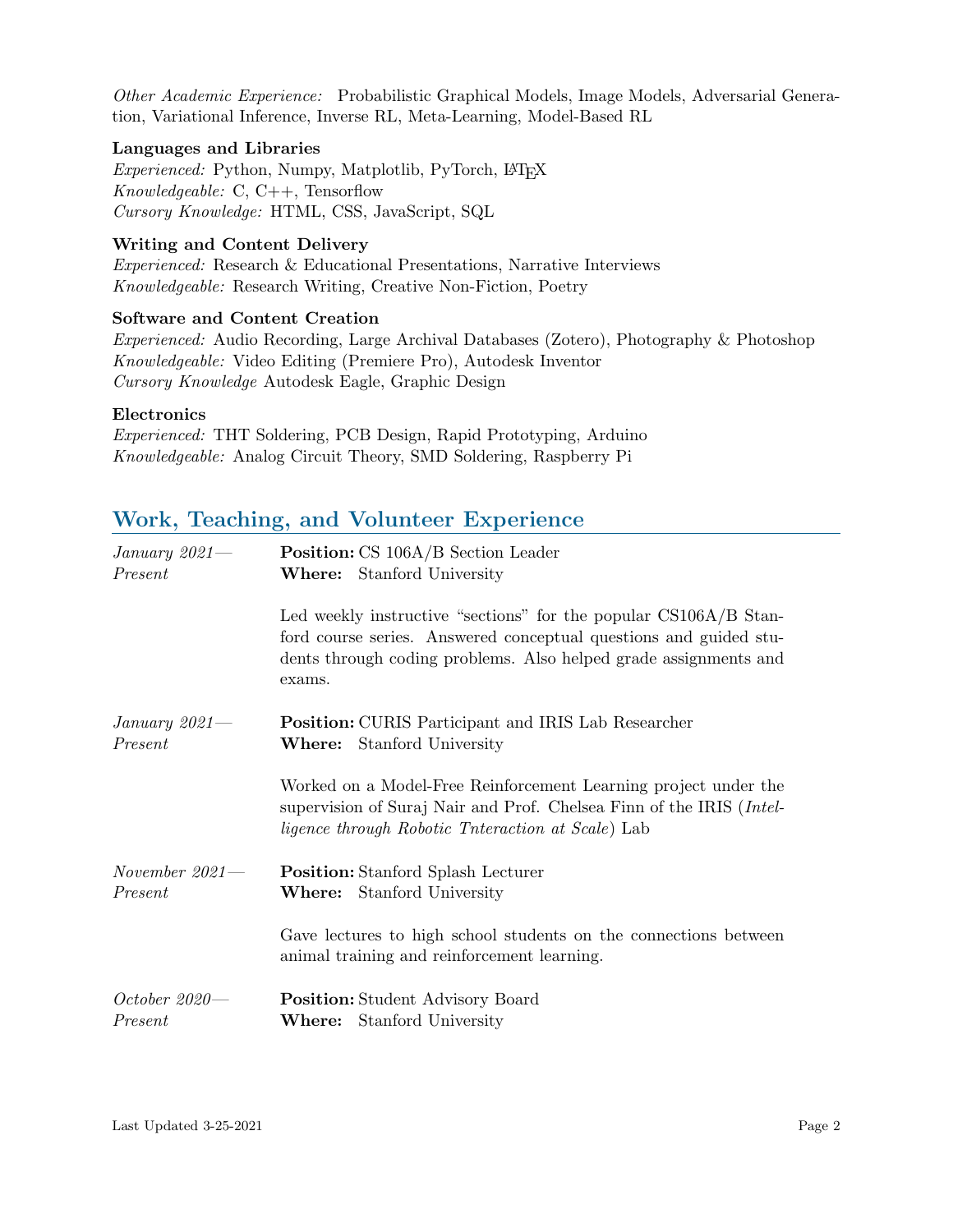Helped give feedback on the institutionally-required courses given to first-year students

# Selected Research

Project: Learning Smarter from Mistakes: Reweighing Demosntrations through Expert Interventions [tentative title] When: January 2022—Present Where: Stanford University Advisors: Suraj Nair / Chelsea Finn Contributions/Accomplishments:

• Intends to show that we can increase data efficiency by using expert interventions to reweigh existing expert demonstrations and retraining on the weighted dataset

Project: Play it by Ear: Learning Skills amidst Occlusion through Audio-Visual Imitation Learning

When: January 2021—January 2022 Where: Stanford University Advisors: Suraj Nair / Chelsea Finn Contributions/Accomplishments:

- Demonstrated that audio data can augment visual and proprioceptive data to improve success rates in certain tasks, like extracting keys from a bag
- Used MuJoCo, Robosuite, and Pytorch to run reinforcement learning & behavior cloning algorithms in simulation and on a Franka-Emika Panda robot
- Proposed an encoder architecture that incorporates audio spectrogram data
- Developed a data pipeline for Oculus Quest demo collections that was later adopted by other researchers.

Project: Monitoring Human Activity with Wi-Fi Metadata When: June 2019—March 2020 Where: Manlius, NY Contributions/Accomplishments:

- Used Channel State Information from normal Wi-Fi transmissions to infer the status of a person inside a room (working, sleeping, walking, and fall accident)
- Trained convolutional neural networks (CNNs) to use the phases and magnitudes of the signal subcarriers to make reasonable inferences

Project: Improving LSTM Neural Networks for Better Short-Term Wind Power Predictions When: June 2018—November 2019 Where: Stony Brook University, Stony Brook, NY Advisors: advisors redacted Contributions/Accomplishments:

• Demonstrated that a modified LSTM can be used to accurately predict short-term wind power outputs